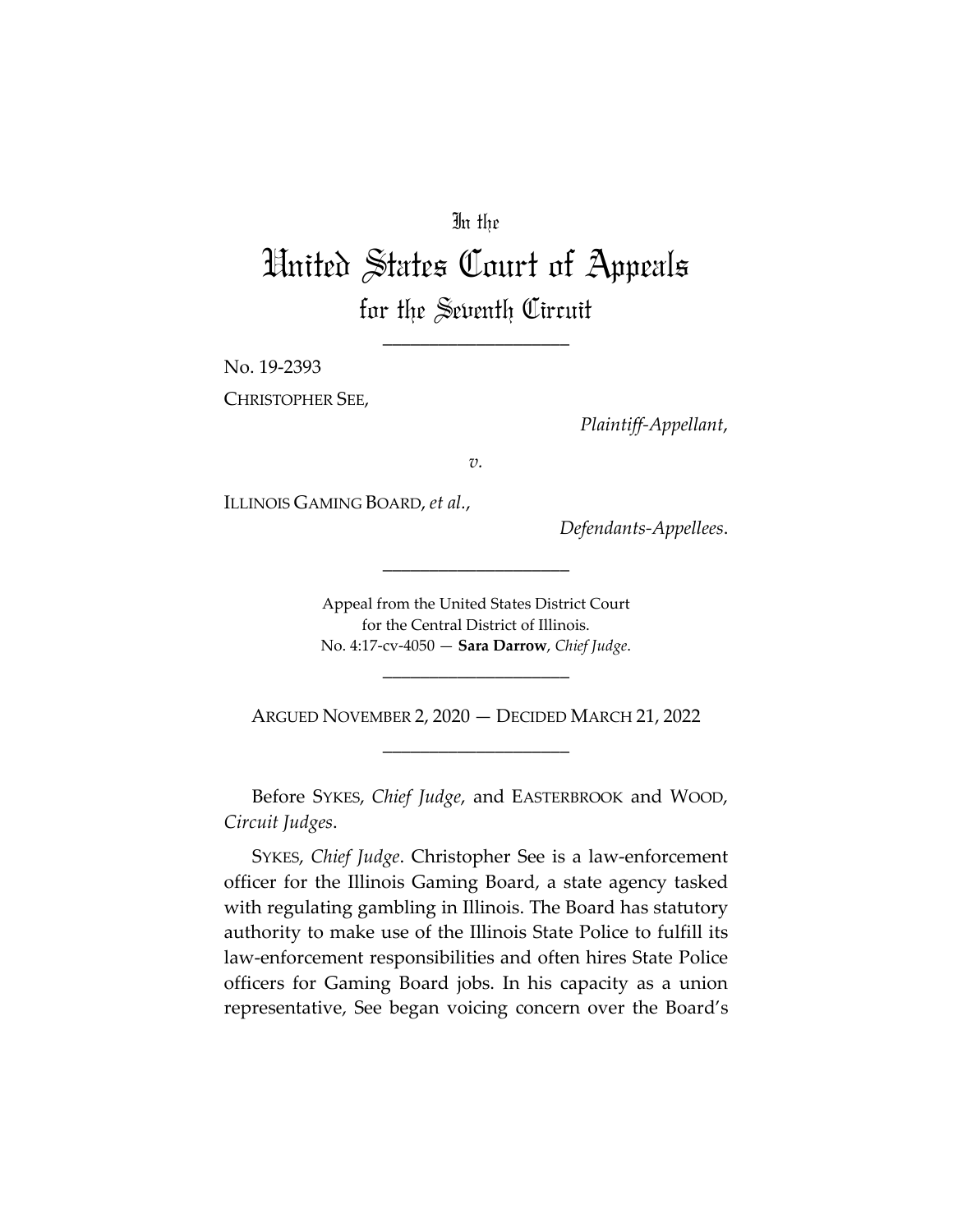promotion policies. He thought State Police employees were given unfair advantages over Gaming Board employees.

After expressing his concerns to the Board's laborrelations liaison, See began to exhibit signs of paranoia. He complained to the Board's management that his supervisor was spreading malicious rumors about him in an effort to intimidate and scare him. He also said that his wife was "seriously afraid" that someone from the State Police would harm them. He pleaded for help in stopping the rumors and intimidation. When this odd behavior continued, management became concerned about his mental stability and placed him on administrative leave pending an examination of his fitness for duty. A few weeks later See passed the examination and returned to work.

See then filed suit under 42 U.S.C. § 1983 alleging that the Board and several of its officials retaliated against him for exercising his First Amendment right to free speech and discriminated against him in violation of the Americans with Disabilities Act ("ADA"), *id.* § 12112, by requiring him to undergo a medical examination without a job-related justification. The district court entered summary judgment for the defendants on both claims.

We affirm. There is no need to address whether See established a prima facie case of retaliation. Even if he did, the defendants offered a legitimate, nonretaliatory reason for placing him on leave and requiring a fitness-for-duty examination: they were genuinely concerned about his mental health based on his strange complaints about rumors, intimidation, and fear of harm from the State Police. See presented no evidence that this reason was pretextual. The ADA claim also fails for lack of proof. See is an armed law-enforcement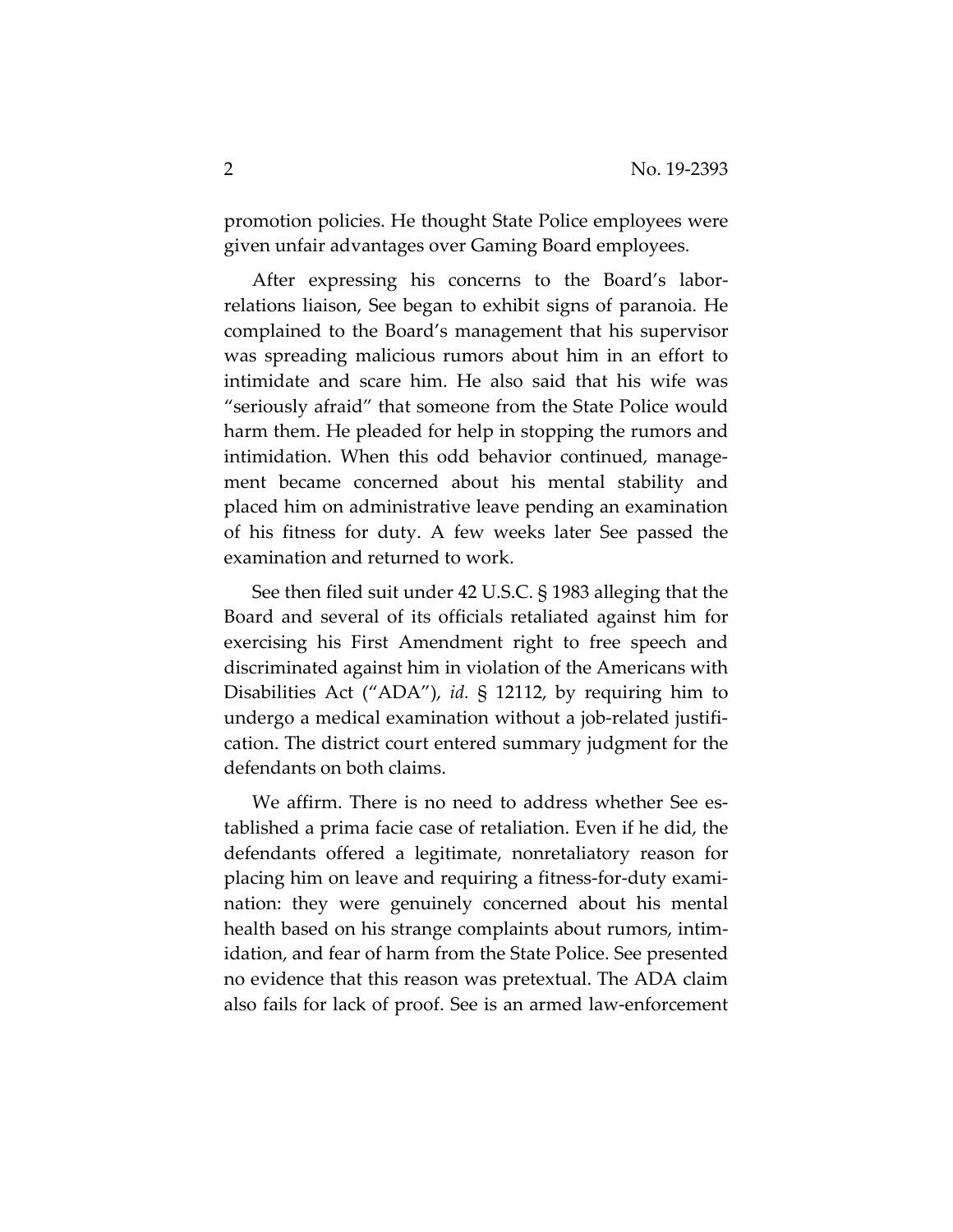officer, so the possibility of mental instability posed a serious public-safety concern. The fitness-for-duty examination was therefore job related and consistent with business necessity.

#### **I. Background**

The Illinois Gaming Board regulates riverboat and video gambling in Illinois. 230 ILL. COMP. STAT. 10/5. To carry out its law-enforcement responsibilities, the Board has statutory authority to use the services of the Illinois State Police. *Id.* § 10/5(d). Approximately 50% of the Gaming Board's staff are officers assigned to it by the State Police. These officers are eligible for promotion within the Board.

Christopher See is a sworn law-enforcement officer employed by the Gaming Board and works as a gaming special agent at Jumer's Casino and Hotel in Rock Island, Illinois. In that capacity See investigates criminal activity related to gambling and ensures the integrity of gaming in Illinois. He is also a union representative.

In July 2016 See grew concerned about the Board's hiring and promotion practices. He emailed Karen Weathers, the Gaming Board's labor-relations liaison, complaining that State Police officers enjoyed a higher promotion rate than Board employees. He indicated that he was investigating this issue in his capacity as a union representative for a possible grievance. As part of his investigation, See requested documentation of any similar past grievances, including documents concerning the demotion of Michael Miroux, another Gaming Board law-enforcement officer.

Weathers responded to See's email, explaining that Miroux had voluntarily agreed to be reassigned. She also informed See of a similar past grievance alleging that the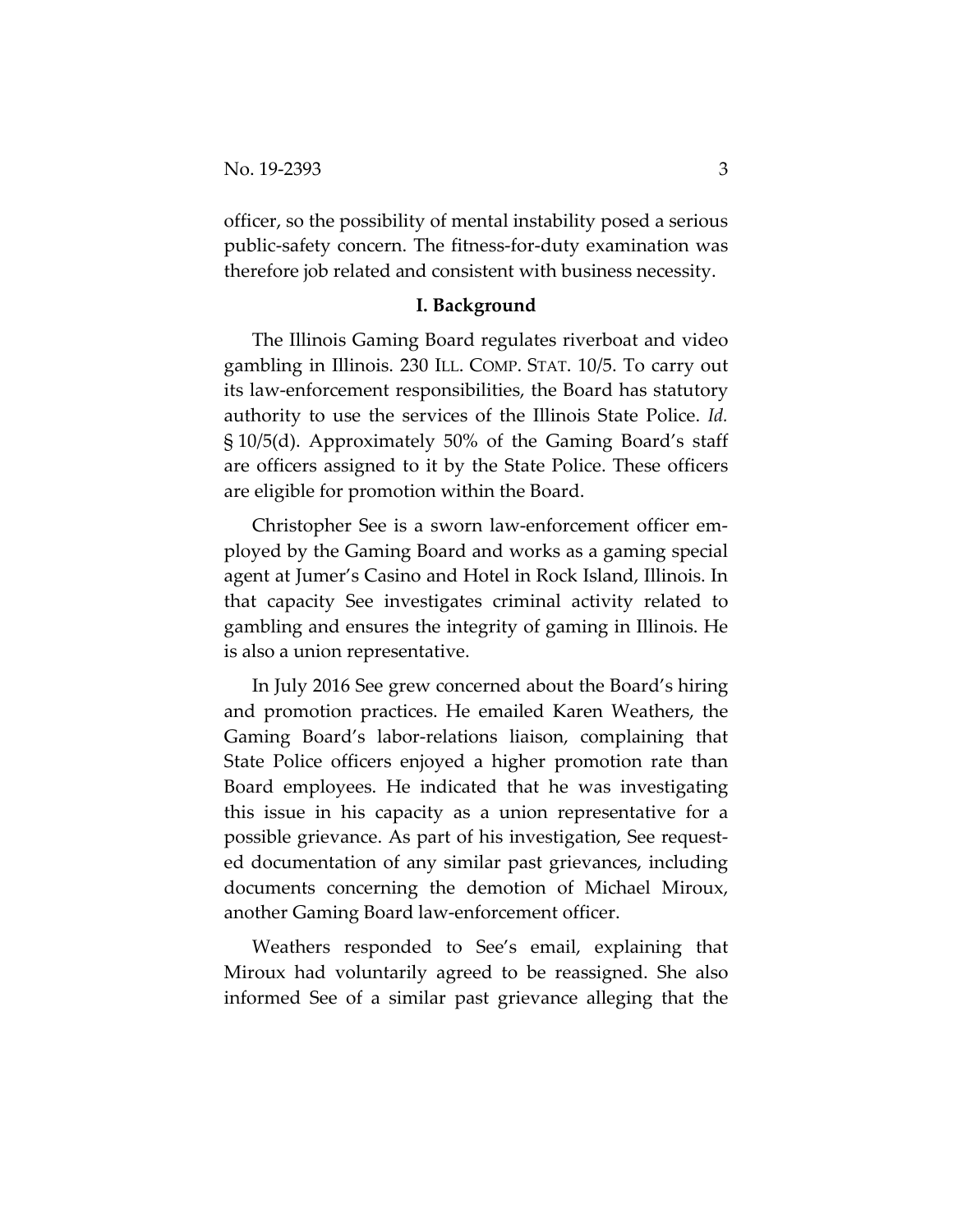Gaming Board filled too many positions with State Police officers.

See went on vacation on July 30 and was not scheduled to return to work until August 16. While on vacation, however, he emailed Weathers and Captain Frank Spizzirri, the Gaming Board's law-enforcement commander, saying that he would formally file a grievance in the next few days. The email, which was dated August 8, included a draft of his forthcoming grievance.

The document spanned 79 pages. Among many other allegations, See claimed that the Board, through its administrator Mark Ostrowski, had given the State Police "de facto control over the [Board]." He alleged that State Police employees accounted for a larger percentage of Gaming Board leadership positions than Gaming Board employees. He also complained about corruption within the Gaming Board and in Illinois government more generally.

Despite the length of the grievance and its wide-ranging allegations, it was what See wrote in his email transmitting the draft grievance that raised concerns among the Board's management. See claimed that Richard Gesiorski, his direct supervisor at the casino, was "spreading false rumors about" him and his wife in retaliation for his planned grievance. He added that his "wife [was] scared and [he] fear[ed] further retaliation." He asked the recipients of the email to "please put a stop to any and all retaliation and false rumors."

See didn't stop there. He sent a second email on August 8 again pleading for help and noting that his "wife [was] now afraid." Captain Spizzirri responded to the email, asking See to send his phone number so that Spizzirri could call him.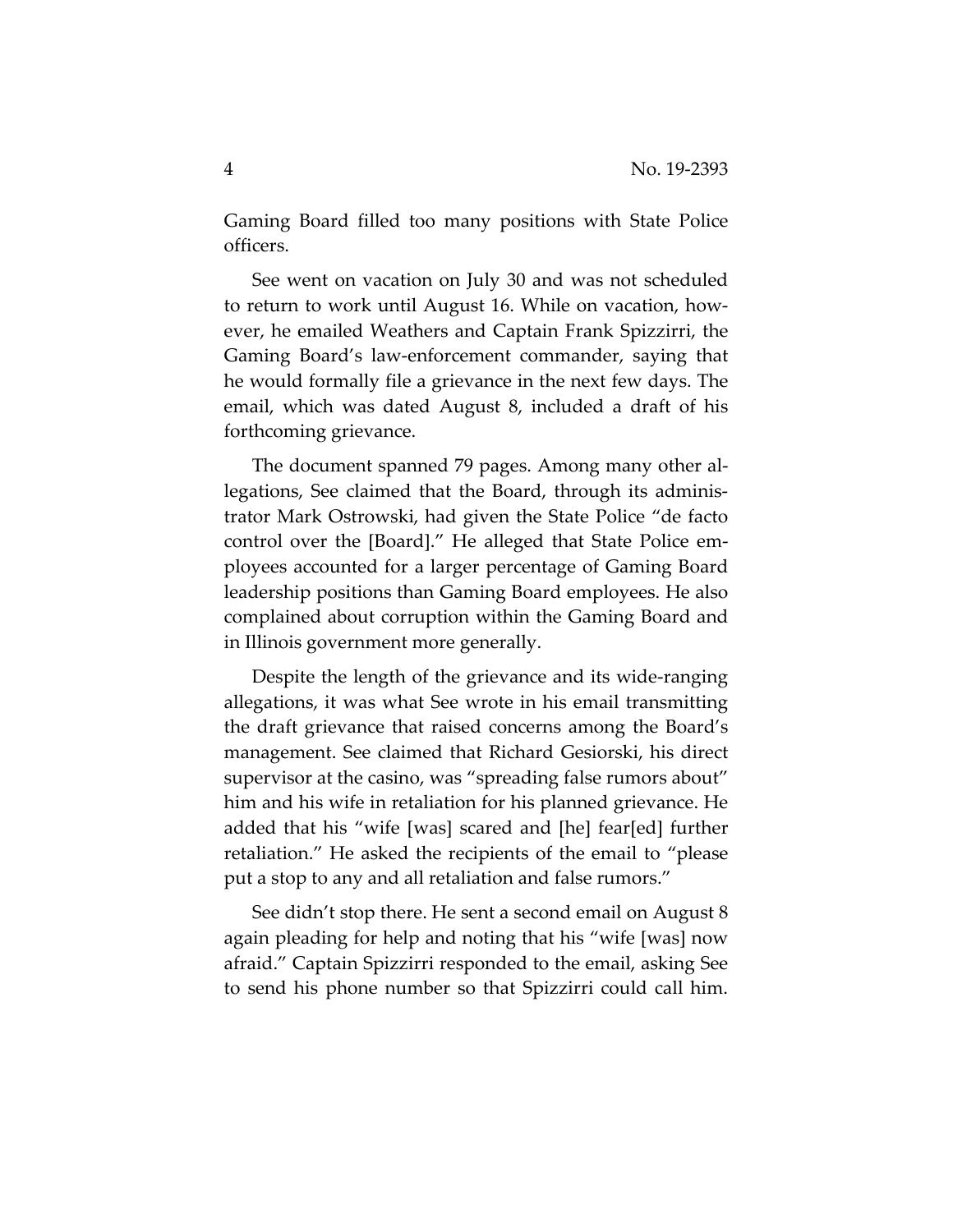See did so, adding: "My wife and I need help and my wife is seriously afraid. Can you please help us?" He again indicated that Gesiorski was spreading false rumors about him.

Captain Spizzirri spoke with See by phone that day and became concerned that he was behaving irrationally. During the call, See continued to insist that Gesiorski was spreading malicious rumors to intimidate him and that his wife was afraid that the State Police might harm them.

See sent Spizzirri another email the next morning. He again expressed his belief that he and his wife were the subjects of "malicious and false rumors"—a smear campaign that was intended to "intimidate and scare" them. He reiterated that his wife "believe[d that] the Illinois State Police may even actually try and send someone to physically harm [their] family." He wrote that his family was "counting on [Spizzirri] to put an end to the retaliation and false rumors about" them.

By now Captain Spizzirri was concerned enough about See's mental state to discuss the matter with the Gaming Board's general counsel, Weathers, and a few other officials. The group met that same day and concluded that when See returned from his vacation, he should be placed on administrative leave and evaluated for fitness for duty. In yet another email to Spizzirri the next day, August 10, See repeated his complaint about his supervisors spreading false rumors and asked whether Spizzirri had "[a]ny luck with trying to get 'them' to stop spreading false rumors about my wife, Melissa[,] and I." Spizzirri called See and assured him that his allegations would be investigated after his vacation.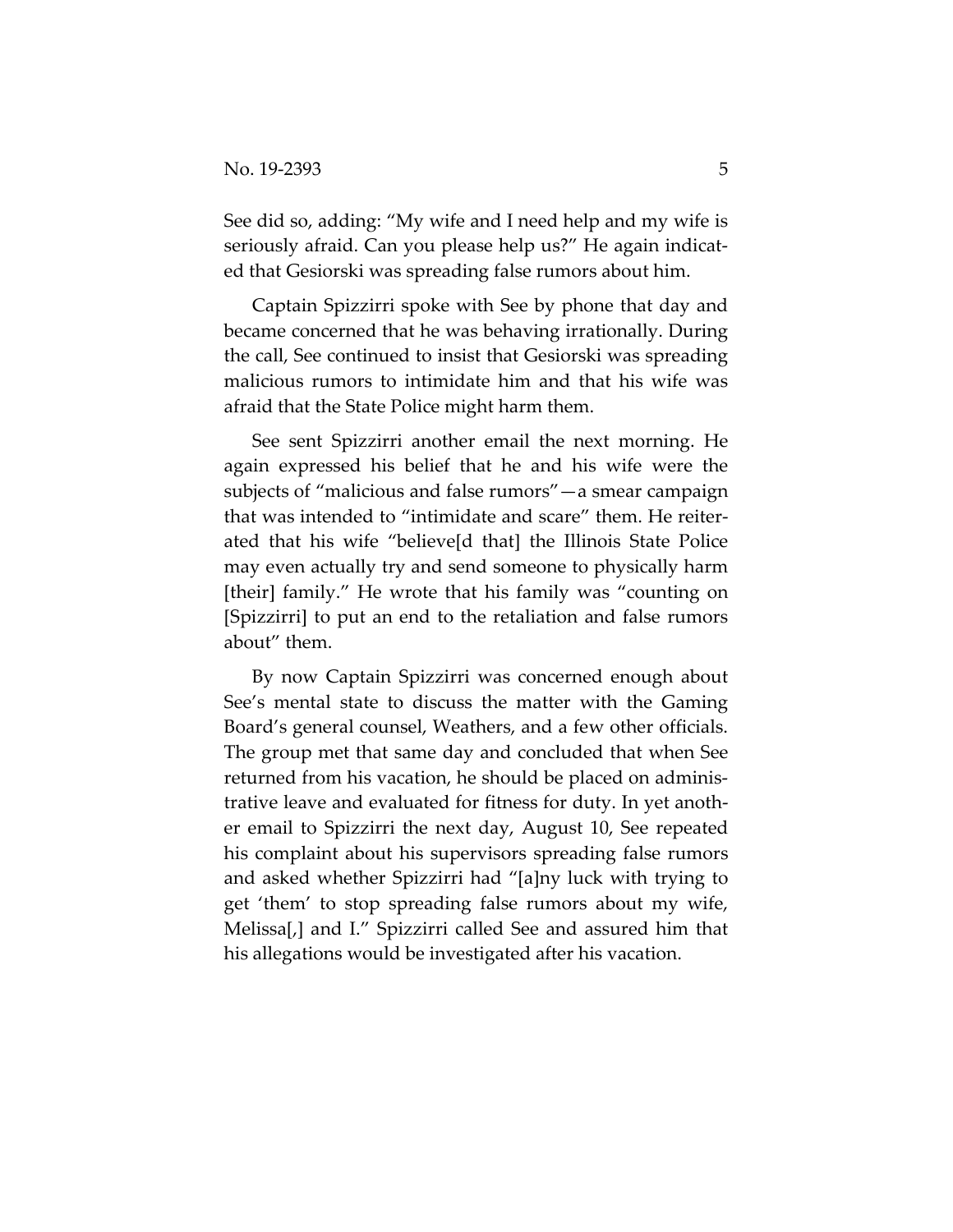On August 11—while he was still on vacation—See unexpectedly showed up at Jumer's Casino before 7 a.m. to formally file his grievance. From his work computer, See emailed the grievance to Weathers, Spizzirri, and Frank Contreras, an operations supervisor for Jumer's. Later that day he hand-delivered a copy of the grievance to Contreras. When other employees reported that they saw the two arguing in Contreras's office, Spizzirri called Contreras, who put the call on speakerphone so that the captain could talk with See. Over the speakerphone, Spizzirri ordered See to leave the casino.

In light of See's persistent odd behavior and his agitation during his unexpected visit to work, Captain Spizzirri decided to immediately place him on administrative leave rather than wait until he returned from vacation. Spizzirri attempted to inform See of his decision by phone but See didn't answer. Spizzirri wanted to notify See personally of this action, but See lived in Bettendorf, Iowa, beyond the Gaming Board's jurisdiction. So Spizzirri contacted the Bettendorf Police Department for assistance. At Spizzirri's request Bettendorf detectives delivered a written notice to See informing him that the Board had placed him on administrative leave and that he could not return to work until he completed a fitness-for-duty examination. After delivering the notice, the detectives collected See's service items, including his gun.

On August 22 See passed the fitness-for-duty exam. He was cleared to return to work effective September 12. He filed this damages action in 2017 against the Gaming Board, Captain Spizzirri, and several other officials. He raised two claims: (1) a First Amendment retaliation claim under § 1983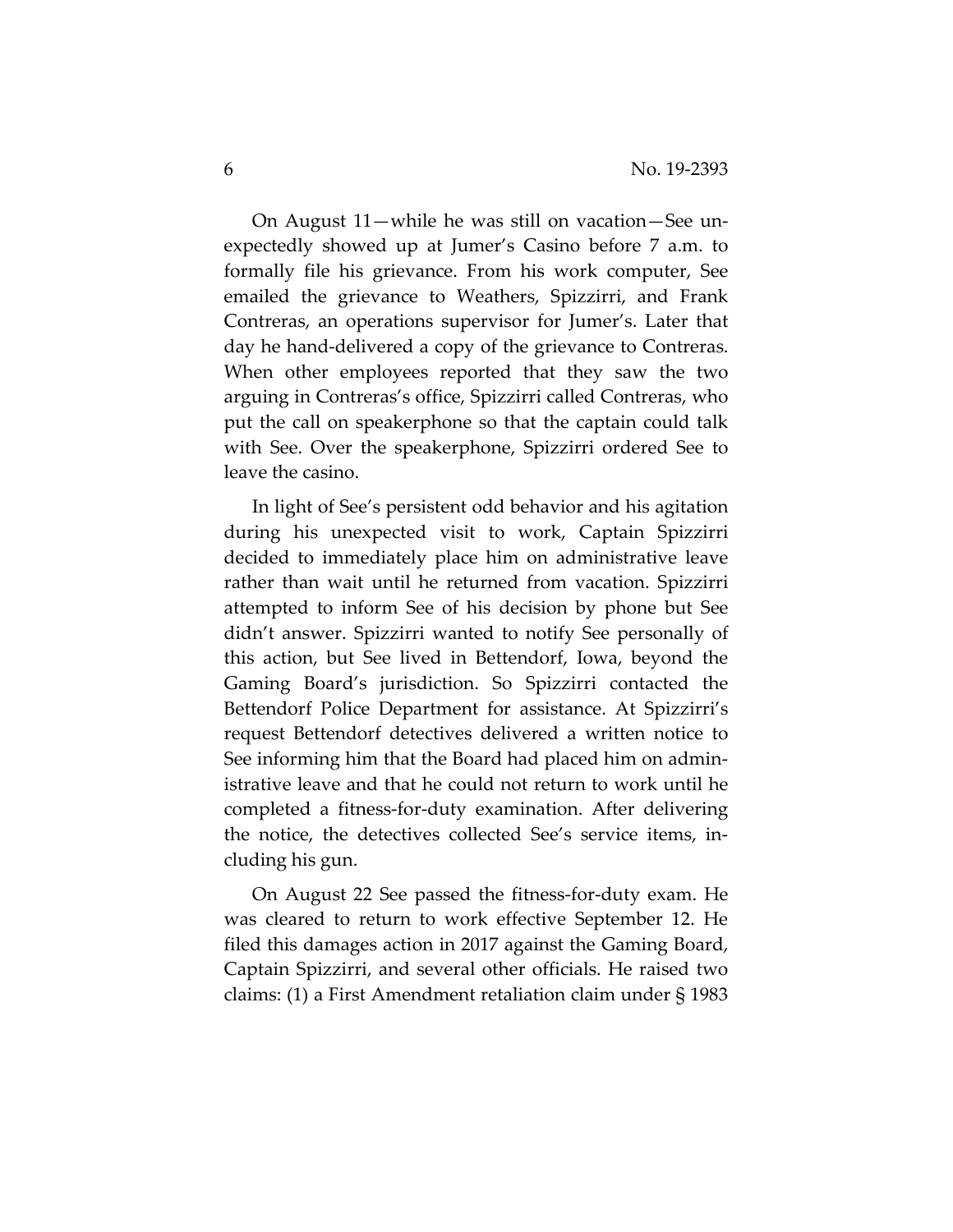against Spizzirri, Ostrowski, Weathers, Contreras, and Mark Brannon (another operations supervisor at Jumer's Casino); and (2) an ADA claim against the Gaming Board.

The case proceeded to summary judgment. See conceded that he could not prevail on his retaliation claim against Contreras; the district judge entered judgment for the remaining defendants on both claims.

#### **II. Discussion**

We review a summary judgment de novo, construing the evidence and drawing reasonable inferences in favor of the nonmoving party. *Consolino v. Towne*, 872 F.3d 825, 829 (7th Cir. 2017).

## **A. First Amendment Retaliation Claim**

"The First Amendment generally prohibits government officials from dismissing or demoting an employee because of the employee's engagement in constitutionally protected … activity." *Heffernan v. City of Paterson*, 578 U.S. 266, 268 (2016). To establish a prima facie case of unlawful retaliation for exercising free-speech rights, a plaintiff public employee must present evidence that (1) the speech at issue was constitutionally protected; (2) his employer subjected him to a deprivation of the sort that is likely to deter free speech; and (3) his speech was a motivating factor in the employer's actions. *Consolino,* 872 F.3d at 829.

If the plaintiff establishes a prima facie case, the burden shifts to the defendant employer to show that it would have taken the same action even in the absence of the plaintiff's protected speech. *Id.* If the employer does so, the burden shifts back to the plaintiff to show that the employer's reason is merely pretextual—i.e., that the employer is lying about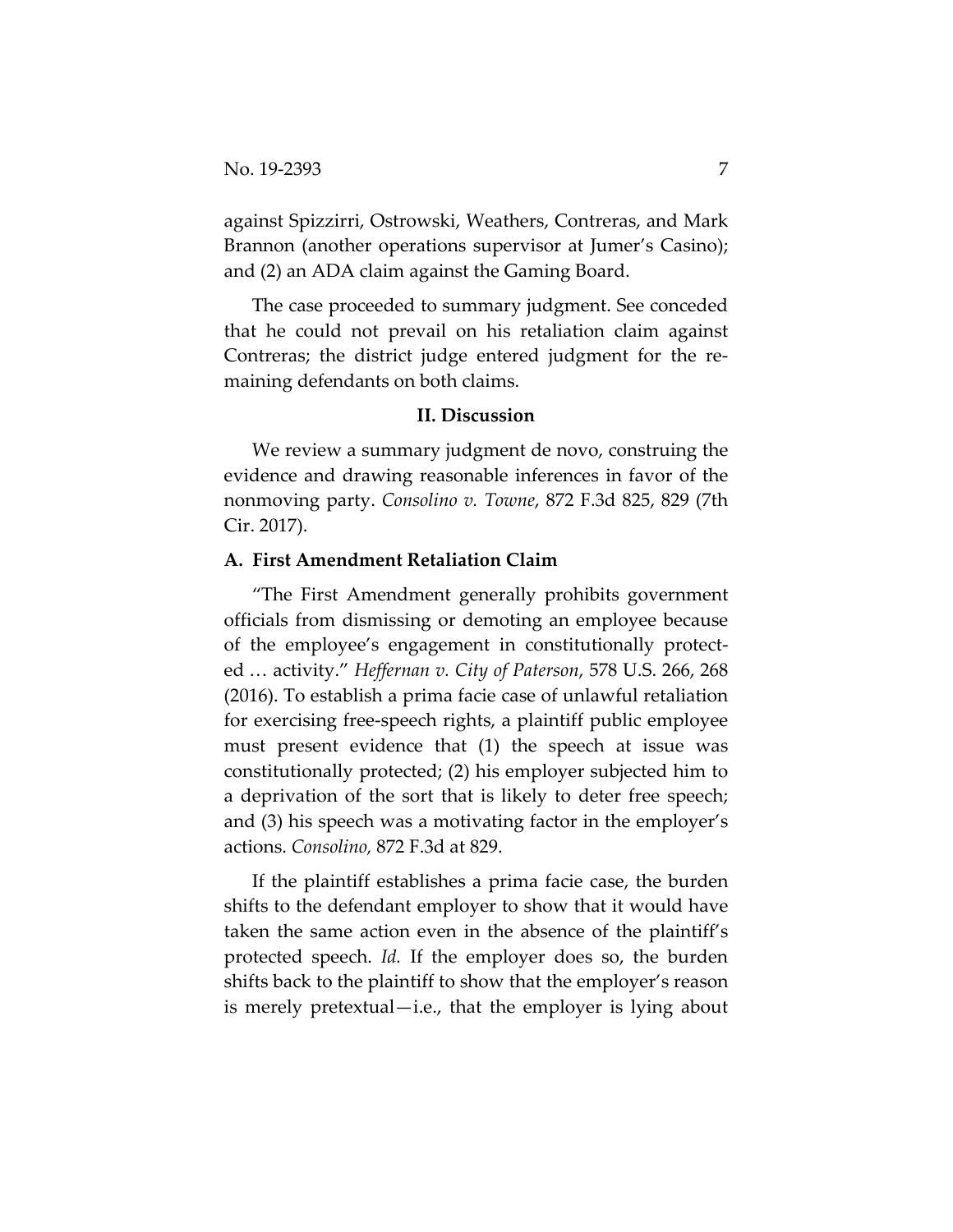the true reason for its actions. *Valentino v. Village of South Chicago Heights*, 575 F.3d 664, 670 (7th Cir. 2009).

The district judge assumed without deciding that See met his burden to establish a prima facie case, moving directly to the second and third steps of the burden-shifting framework. We do the same. The defendants offered a legitimate, nonretaliatory reason for the decision to place See on administrative leave and require a fitness-for-duty examination: they were concerned about his mental stability based on his persistent claims that his supervisors were spreading malicious rumors to intimidate and scare him and that the State Police would harm him and his family. The defendants therefore satisfied their burden to "produce[] evidence that the same decision would have been made in the absence of the protected speech." *Thayer v. Chiczewski*, 705 F.3d 237, 252 (7th Cir. 2012). See does not argue otherwise.

It was See's burden, then, to produce evidence that would allow a reasonable jury to find that this justification was pretextual. "Pretext means more than a mistake on the part of the employer; pretext means a lie, specifically a phony reason for some action." *Smith v. Chi. Transit Auth.*, 806 F.3d 900, 905 (7th Cir. 2015) (quotation marks omitted). If the employer honestly believed its reasons for taking the challenged actions, even if those reasons were incorrect, then the reasons were not pretextual. *McCann v. Badger Mining Corp.*, 965 F.3d 578, 590 (7th Cir. 2020).

See has not carried this burden. He insists that Captain Spizzirri's concerns about his mental health were phony, but all of his arguments rely on speculation or unreasonable inferences. For instance, See points out that the Bettendorf detectives' police report does not say that he presented a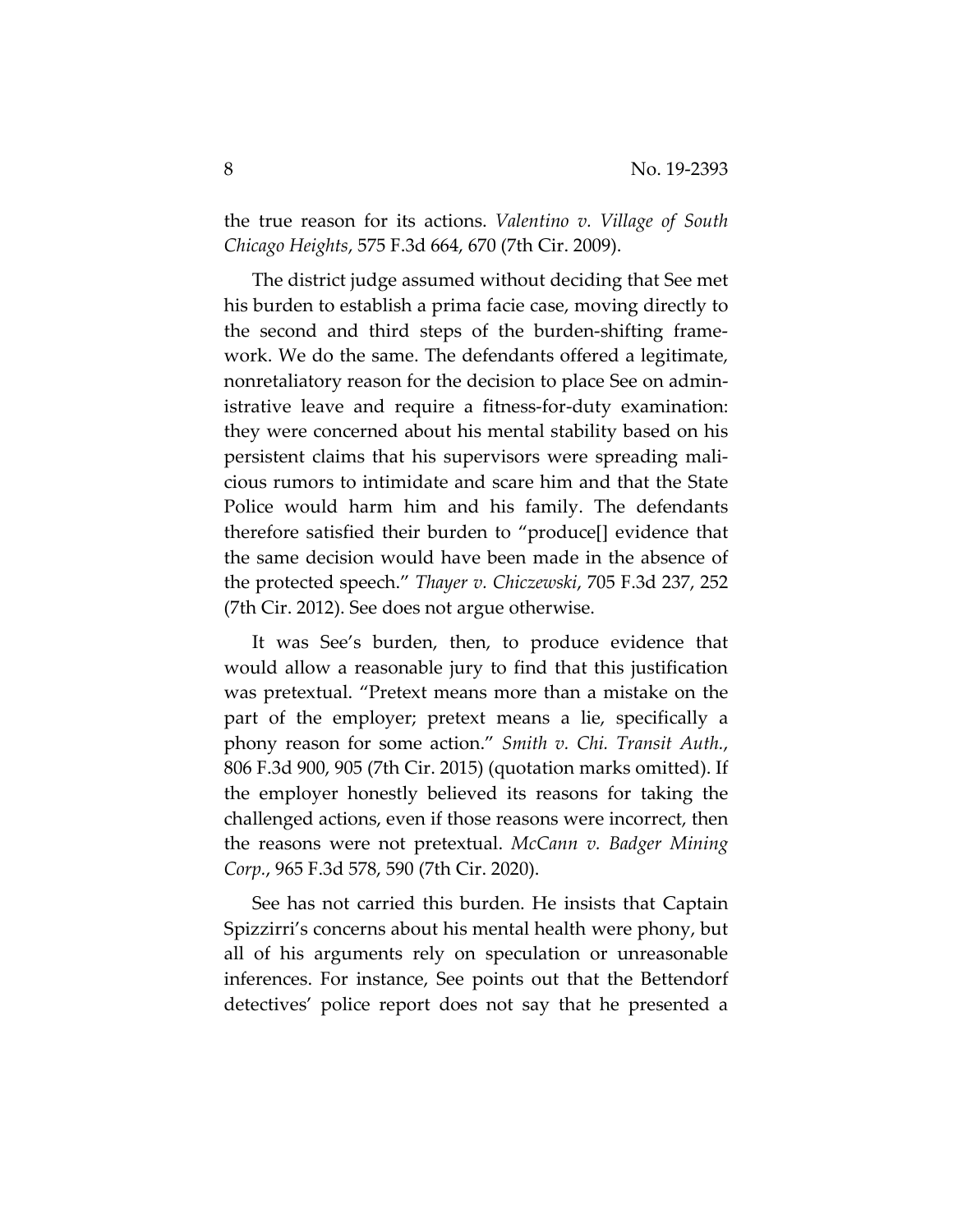danger to others. That's neither here nor there. The detectives' report states only that Captain Spizzirri and Brannon "believed that Mr. See was paranoid for unknown reasons and they were concerned about his mental state." The fact that the report doesn't specify *why* Spizzirri and Brannon thought See was paranoid does not support an inference that their concerns about his mental state were pretextual.

See also notes that although his wife was afraid for their safety, he did not share her fears. It's not clear why he thinks that matters. His argument seems to focus on the wrong inquiry. The relevant question is not whether See was *actually* paranoid but whether Captain Spizzirri and the other defendants were genuinely—i.e., honestly—concerned about his mental health. In other words, when assessing pretext, "[t]he question is not whether the employer's stated reason was *inaccurate* … but whether the employer honestly believed the reason it has offered." *O'Leary v. Accretive Health, Inc.*, 657 F.3d 625, 635 (7th Cir. 2011) (emphasis added). Even if Spizzirri and the other defendants overreacted to See's behavior or if their reasoning was "foolish or trivial or even baseless," their concerns were not pretextual so long as they were "honestly believed." *Culver v. Gorman & Co.*, 416 F.3d 540, 547 (7th Cir. 2005) (quotation marks omitted).

No record evidence casts doubt on the honesty of their beliefs. To the contrary, the memorandum placing See on leave specifically referred to his paranoid behavior as the reason for the decision. Nothing in the record suggests that this reason was a lie to cover up retaliatory intent. Rather, the uncontradicted evidence all points in the opposite direction: See's repeated emails and phone calls complaining of "malicious rumors" and "scare tactics" and his wife's fear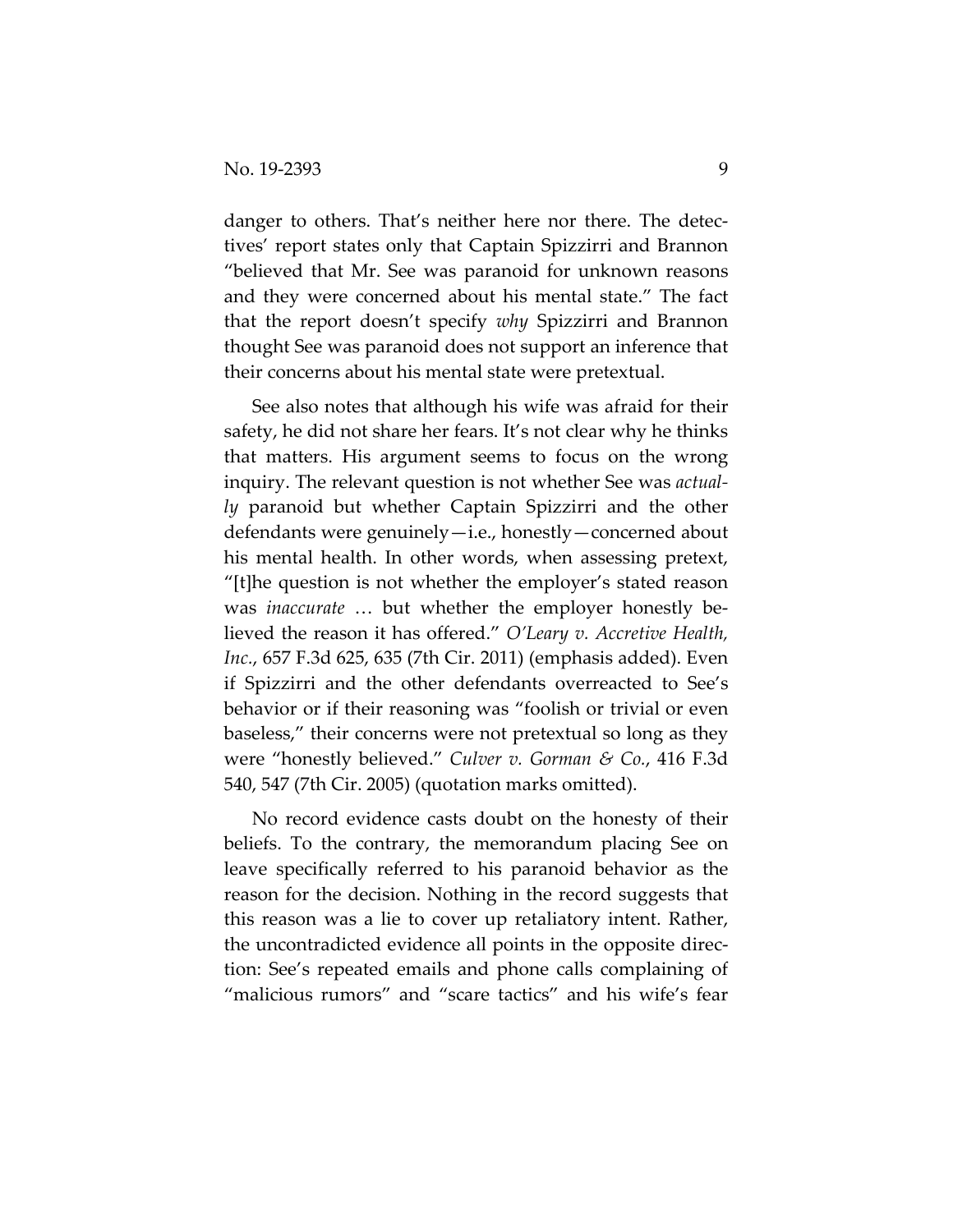that the State Police would harm their family prompted honest concerns about his mental health. Spizzirri's concerns only increased after See's unexpected decision to visit work while on vacation and his increasing agitation while there. This visit was the tipping point to immediately place See on administrative leave.

Finally, See argues that a jury might simply choose not to believe Captain Spizzirri. But a plaintiff cannot withstand summary judgment by relying solely on "challenges to [a] witness'[s] credibility" while providing "no independent facts—no proof—to support his claims." *Springer v. Durflinger*, 518 F.3d 479, 484 (7th Cir. 2008). After all, it was See's burden to produce evidence that would allow a reasonable jury to infer that the defendants' proffered reason for their actions was pretextual. *Thayer*, 705 F.3d at 252. He did not do so.

## **B. ADA Medical-Examination Claim**

The ADA claim also suffers from a fundamental failure of proof. Our analysis of this claim can be brief. The ADA prohibits employers from making certain medical inquiries or requiring medical examinations unless they are justified by business necessity. § 12112(d)(4)(A) ("[An employer] shall not require a medical examination and shall not make inquiries of an employee as to whether such employee is an individual with a disability or as to the nature or severity of the disability, unless such examination or inquiry is shown to be job-related and consistent with business necessity."). In this context, "a medical examination is job-related and consistent with business necessity when an employer has a reasonable belief based on objective evidence that a medical condition will impair an employee's ability to perform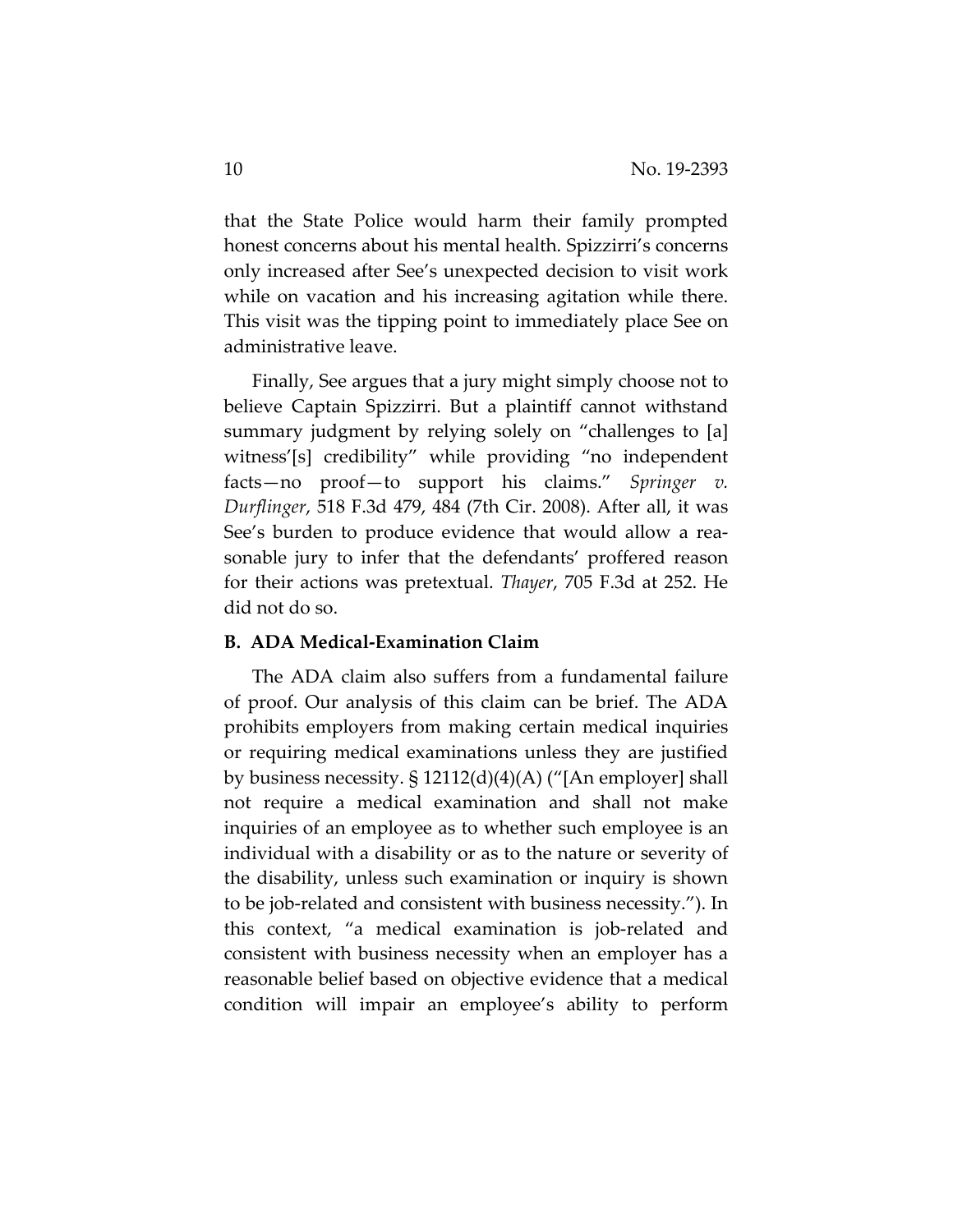essential job functions or that the employee will pose a threat due to a medical condition." *Coffman v. Indianapolis Fire Dep't*, 578 F.3d 559, 565 (7th Cir. 2009).

We have repeatedly held that the ADA permits fitnessfor-duty examinations when public-safety employees are involved. *See, e.g.*, *Kurtzhals v. County of Dunn*, 969 F.3d 725, 731 (7th Cir. 2020) (holding that § 12112(d)(4)(A) permitted a fitness-for-duty examination of a police officer who had a "short fuse"); *Freelain v. Village of Oak Park*, 888 F.3d 895, 903– 04 (7th Cir. 2018) (permitting a fitness-for-duty examination of a police officer who experienced medical conditions due to stress); *Coffman*, 578 F.3d at 565–66 (holding that a firefighter's fitness-for-duty examination was job related and consistent with business necessity when she appeared to be "withdrawn" and "suffering from paranoia"); *Nichols v. S. Ill. Univ.-Edwardsville*, 510 F.3d 772, 786–87 (7th Cir. 2007) (permitting paid leave pending a psychological examination after an officer used force against a mentally unstable woman); *Krocka v. City of Chicago*, 203 F.3d 507, 515 (7th Cir. 2000) ("It was entirely reasonable, and even responsible, for [the police department] to evaluate [the officer's] fitness for duty once it learned that he was experiencing difficulties with his mental health."). Public-safety officers operate in a "special work environment" performing "mentally and physically demanding work." *Coffman*, 578 F.3d at 566. Because of this special work environment, the reasonable perception that an officer is "even mildly paranoid" will justify a fitness-forduty examination under the ADA. *Kurtzhals*, 969 F.3d at 731 (quoting *Watson v. City of Miami Beach*, 177 F.3d 932, 935 (11th Cir. 1999)).